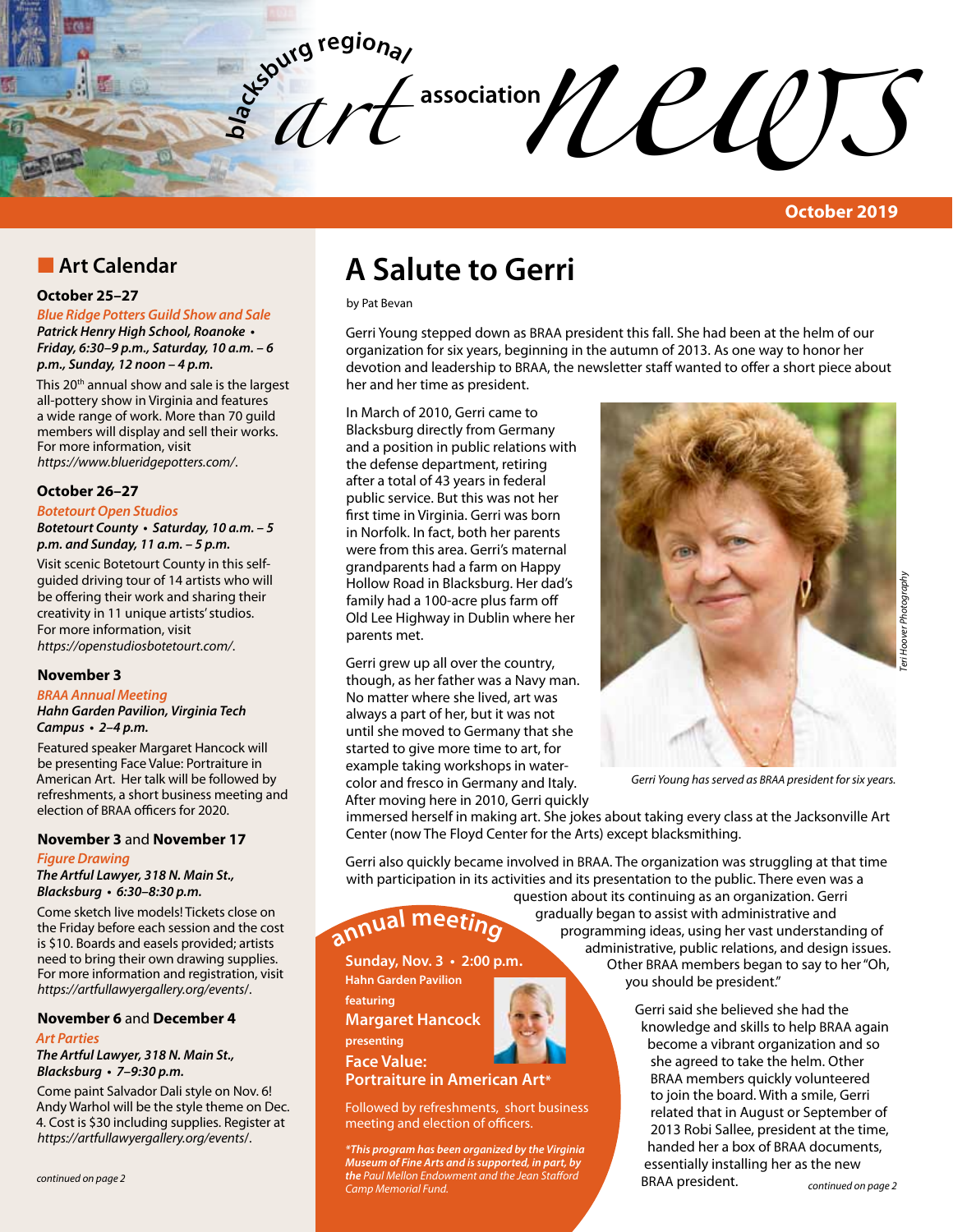## **n Calendar** *continued from page 1*

#### **November 7**

*Reception, Member Exhibition Montgomery Museum, 300 S. Pepper St.,*  **Christiansburg • 5–7 p.m.** 

Come celebrate this art exhibit featuring 25 museum member artists. Works will be displayed through December.

#### **November 8** and **December 13**

### *BRAA Monthly Lunch and Art Spot* **Bull and Bones, First and Main, Blacksburg •**

*11:30 a.m. – 1:30 p.m.* 

Join your fellow members for lunch, hear the featured speaker's Art Spot, and share news about the latest art happenings. In November, Jesse Burgardt will be sharing information about her new venture, The Nolley Art House. Artists are encouraged to share their latest works and projects at the December luncheon.

### **November 8–10**

#### *YMCA Crafts Fair*

#### *Blacksburg Community Center*

The annual YMCA crafts fair attracts exhibitors from neighboring states and the New River Valley with its quality, handmade arts and crafts. Over 80 booths of juried artisans have handmade items for all ages and interest levels.

#### **November 9**

#### *Art Blast*

#### **The Studio School, Towers Mall, Roanoke •**  *11 a.m. – 4 p.m.*

Come check out this sale of portfolio art and small works where you'll find a wide array of styles in various media, all reasonably priced. For more information, email *vera.dickerson@gmail.com*.

### **December 6**

### *Winter Lights Festival*

#### **Downtown Blacksburg • 5–8 p.m.**

Art, music, food and fun is the order of the evening. Don't miss the tuba concert, tree lighting and other festivities at this annual event.

### **salute** *continued from page 1*

Gerri and the new BRAA board members quickly got to work on many ideas, meeting monthly for quite a while. They worked on BRAA's financial situation and record keeping to support all their other progress. The looked at all aspects of the organization, deciding what was working and what was not. They began to develop resources and to give BRAA an online presence through a new website and a Facebook page.

Many BRAA members got involved as Gerri guided BRAA, using her knowledge of administrative tasks and public relations issues to frame and support initiatives and her skills of empowering others through her positive attitude and enthusiasm and her honesty to get things done.

A short list of the BRAA tools and programs developed or expanded during Gerri's time at the helm include:

- • A new website combining colorful design with information about BRAA events and people
- A new newsletter that is colorful and professionally designed and written
- • A Facebook page for up-to-the-minute BRAA news
- An expanded monthly luncheon program that now includes guest speakers
- Playdates offering artists the opportunity to get together to have fun and learn on a less formal and time-intensive scale than a workshop
- Plein air opportunities giving artists a chance to connect and create out of doors.

Gerri shared that as she thinks back over her tenure as president, she considers this year's New River Art Biennial exhibition at the Virginia Tech Moss Center to be the pinnacle of her time as president. For BRAA to have the exhibition in the Moss Center galleries gave Gerri a sense that BRAA had become a vibrant, well-respected organization. From her perspective, BRAA has become a strong, all-volunteer organization, with many people contributing greatly and bringing new ideas to be investigated.

Gerri shared that as much as she has enjoyed being at the helm, being president has taken time away from creating her own art. In the past year and a half, she recalled, workshops became much less exciting and at times felt like a chore due to her BRAA responsibilities. At the same time, though, as BRAA president she had constant introductions to new people and art opportunities. She signed BRAA up to get notices from many arts organizations and herself took advantage of many offerings, including workshops that have greatly impacted her own art.

Gerri fondly shared "Every friend I have in this area is because of art." She added that she has learned so much from this circle of friends especially through encouragement and critique. The common thread of art, enriched with friendship, has allowed this social circle to continue to grow together. And Gerri added she also has developed a "town circle" as well, as the growth and success of BRAA could not have happened without the support of many townspeople in both business and government.

So we say farewell to Gerri as BRAA president with heartfelt thanks for all that she has given to our organization. At the same time, we look forward to continuing and deepening our relationship with her as an artist and a friend. We also look forward to continuing to strengthen and develop BRAA for our enjoyment, companionship, and learning and as a tribute to Gerri's guiding spirit.  $\blacksquare$ 



*Carvers gather for a critique during the September workshop.*

# *Backyard stone carvers gather in Newport*

Twelve carvers enjoyed a full and creative workshop on Sept. 12-15 at the Newport Community Center. This was a workshop with seasoned carvers, new carvers and some wood carvers! All were successful in learning new skills and techniques.

The group has its roots in a clay face sculpted more than a quarter-century ago by well-known Blacksburg artist Darcy Meeker. At the time, she was on the agricultural extension communications faculty at the University of Florida. After more clay projects, she signed up for a stone carving workshop that wound up motivating her to create a new life for herself as an artist. Meeker relocated to Blacksburg in the 1990s, and works in a variety of media, despite living with muscular dystrophy. She started asking a few people to come and carve in her backyard, and now is the teacher and inspiration for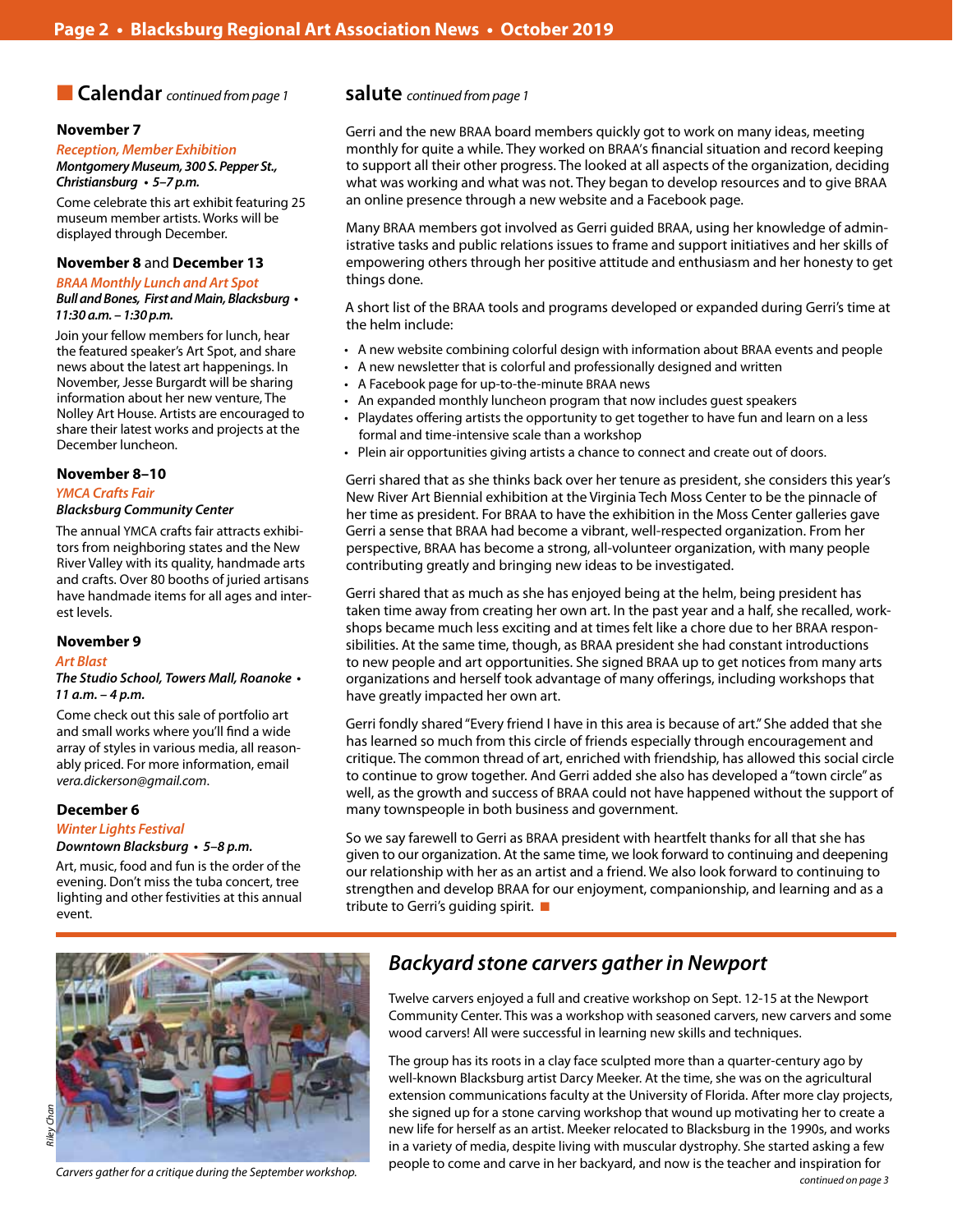٦

# **New Members**

A hearty welcome to new BRAA members **jessee Burgardt**, **Sandra Johnson-Harris**, **Ellen Morris**, **Deborah Reul**, and **Samarth Swarup**.

# **n** Kudos

Roanoke College and Hollins University announced the winners of the 2019 Perry F. Kendig Arts and Culture Awards, which celebrate excellence in Roanoke Valley arts. A BRAA favorite winner on the list of recipients is **The Studio School**, a 28-year-old center for arts education in Roanoke. This art center, located in Towers Shopping Center, is operated by Vera Dickerson and her excellent staff of teachers. Vera, a member of BRAA, and her teachers have contributed to the success of many BRAA artists in Blacksburg and beyond.

**Pat Bevan**'s painting, "Blue Lightning" won honorable mention in the animal and wildlife category in the 21<sup>st</sup> Annual Pastel 100 international competition. The competition is not a brick and mortar exhibition; rather an entire issue of the Pastel Journal is dedicated each year to the winners. Pastel artists from all over the world enter this competition that has five painting categories.



*Blue Lightning by Pat Bevan*

From 202 submittals from 10 states, **Donald Sunshine**, **Joanna Sunshine**, **Sidra Kaluska** and **Shaun Whiteside** each had two pieces selected for the National Juried Art Exhibit at the Bower Center for the Arts. Works will be displayed through Nov. 9.

**Michele Ross Walter** received a first place ribbon at The Hokie Bugfest on Oct. 5 for her painting, "Busy Work."

Congratulations to all!



*Busy Work by Michele Ross Walter*

# **Consignments Wanted: Montgomery Museum Opening Downtown Shop!**

The Montgomery Museum of Art and History is pleased to announce the upcoming opening of a new museum gift shop located in the Great Road on Main building in downtown Christiansburg. The museum thanks their partners, Montgomery County Office of Tourism and Great Road on Main, for making this opportunity possible. The anticipated opening is around December 1.

Artists are invited to help stock the gift shop with art items. There will be wall space to hang paintings as well as lots of shelf space to display smaller items. Consignment details and a consignment review committee are underway.

Please contact Sue Farrar at 540-382-5644 or *director@montgomerymuseum.org* if you are interested in being part of this exciting new venture!

### **carvers** *continued from page 2*

the Backyard Stone Carving family of artists.

"We all look to her experience in solving the next step in creating our sculptures," said Linda Correll, who started out photographing the artists' work and later started carving too. "The group shares ideas, tools and stone, and encourages each other."

The next workshop will be in May 2020. Contact *Lcorrell83@gmail.com* if interested in finding out more.

# **Now Showing**

**July 15 – October 15** (except where indicated otherwise)

**Jeanette Bowker, Larry Mitchell, Tom Jenssen,** and **Rejane Pratelli,** The Artful Lawyer BRAA Gallery, Blacksburg

**Marie Collier**, Zeppoli's, Blacksburg

**Judy Crowgey**, Warm Hearth, Blacksburg (Nov. – Jan. 15)

**Diana Law Dougherty**, First Bank & Trust, Christiansburg

**Paula Golden**, Montgomery Museum, Christiansburg (thru Oct.)

**Danie Janov,** Long and Foster, Blacksburg

**Delbert Jones**, Virginia Tech Women's Center

**Ruth Lefko**, Brown Insurance, Blacksburg

**Susan Lockwood,** Holtzman Alumni Center Gallery, Virginia Tech (thru Jan. 31)

**Maxine Lyons**, Glade Church, Blacksburg

**Larry Mitchell,** Montgomery Museum, Christiansburg (thru Oct.)

**Betty Moore**, Pointe West Management, Blacksburg

**Joy Rosenthal**, Shaheen Law Firm, Blacksburg

**Robi Sallee**, See Mark Optical, Blacksburg

**Karen Sewell**, Blue Ridge Cancer Care, Blacksburg

**Walter Shroyer**, Blacksburg Transit

**Lois Stephens**, Hahn Garden Pavilion, Virginia Tech campus (Nov. thru Dec.)

**Lisabeth Weisband**, Warm Hearth, Blacksburg (thru Oct.)

**Gerri Young**, Main Street Inn, Blacksburg

*"Personally, I experience the greatest degree of pleasure in having contact with works of art. They furnish me with happy feelings of an intensity that I cannot derive from other sources."*